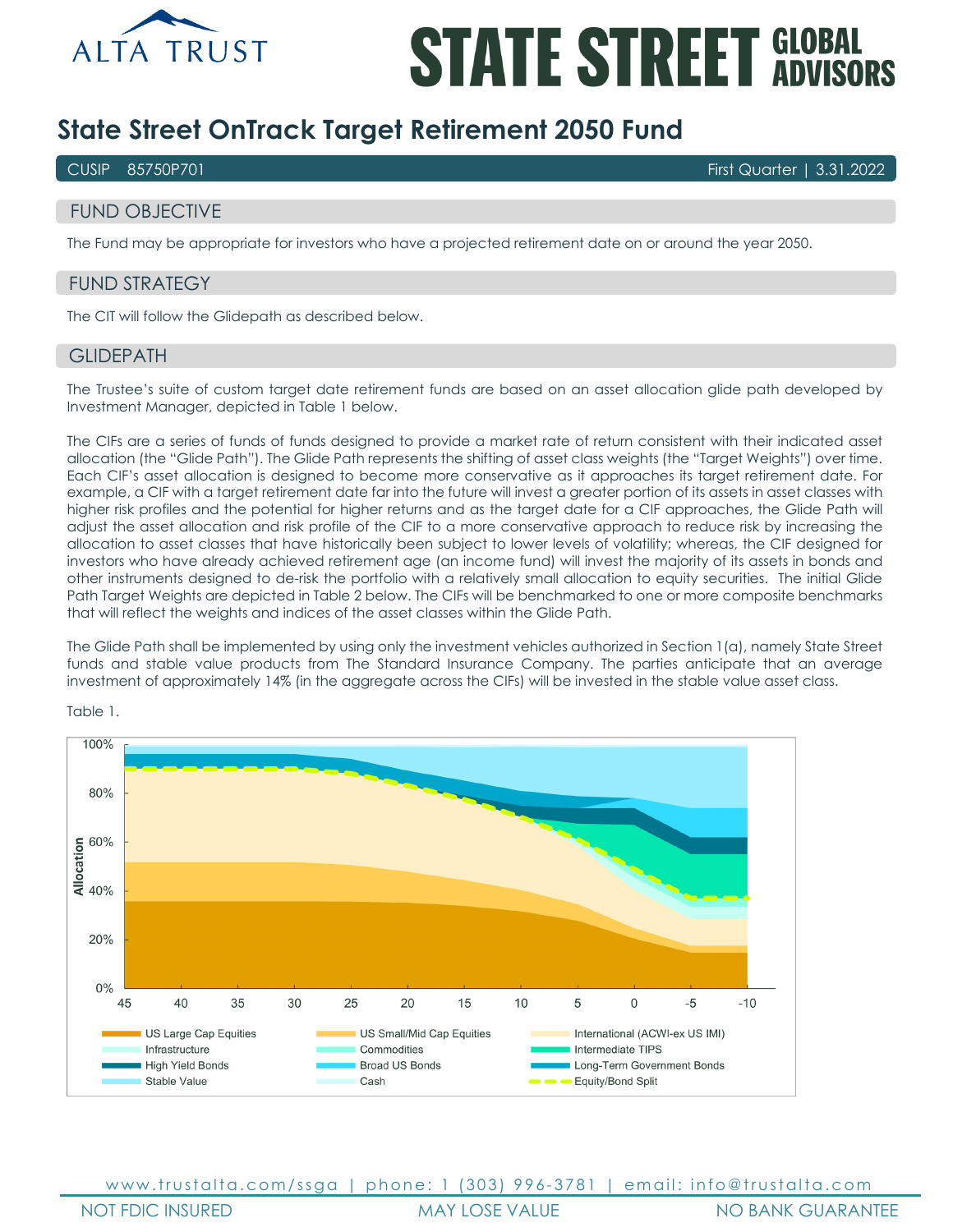# State Street OnTrack Target Retirement 2050 Fund First Quarter | 3.31.2022

# FUND PERFORMANCE NUMBERS

| <b>INCEPTION DATE 10.18.2021</b> |  |  |
|----------------------------------|--|--|
|----------------------------------|--|--|

| <b>Fund</b>                                          | Year To<br>Date | Month | Month      | Year | Year | Year | Year | <b>Since</b><br>Inception |
|------------------------------------------------------|-----------------|-------|------------|------|------|------|------|---------------------------|
| State Street OnTrack Target<br>Retirement 2050 Fund* | $(4.69\%)$      | 2.09% | $(4.69\%)$ | n/a  | n/a  | n/a  | n/a  | $(2.40\%)$                |
| S&P 500 TR USD                                       | (4.60%)         | 3.71% | (4.60%)    | n/a  | n/a  | n/a  | n/a  | .64%                      |

\*Performance is shown net-of-fees

# STRATEGY PERFORMANCE

| Fund              | Month    | Month      | Year     | Year     | Total'    |
|-------------------|----------|------------|----------|----------|-----------|
| TDF 2050 Strategy | .28%     | $5.79\%$   | 4.39%    | $2.81\%$ | $'0.30\%$ |
| S&P 500 TR USD    | $3.71\%$ | $(4.60\%)$ | $5.65\%$ | $8.92\%$ | $6.49\%$  |

1Performance since April 1, 2018

The back-tested performance results reflect hypothetical, back-tested results, that were achieved by means of the retroactive application of a back-tested portfolio and, as such, the corresponding results have inherent limitations, including: (1) results do not reflect actual trading using investor assets; (2) certain portfolio aspects may have been designed with the benefit of hindsight; (3) back-tested performance may not reflect the impact of any material market or economic factors; and, (4) Investors may have experienced investment results during the corresponding time periods that were materially different from those portrayed in the hypothetical portfolio. The performance shown is net of a 29 bps blended fee. The hypothetical back-tested period ranges from April 1, 2018 through April 30, 2021and the results have been independently verified.

# PERFORMANCE CHART

# PORTFOLIO SECTORS

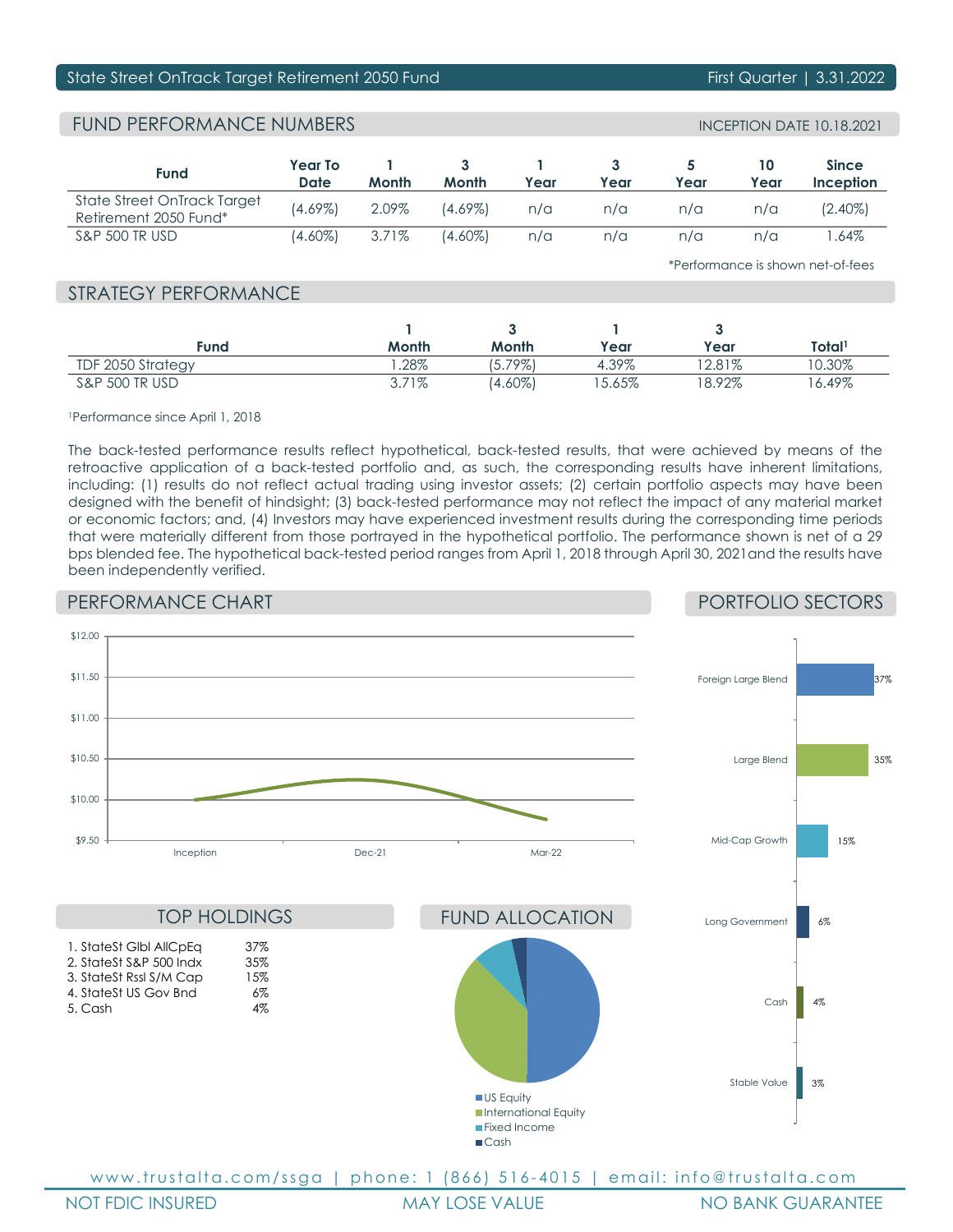# DISCI OSURES

Alta Trust is a South Dakota chartered trust company that acts as the trustee of this CIT. Collective investment trusts are bank maintained and not registered with the Securities and Exchange Commission. The Declaration of Trust for the CIT describes the procedures for admission to and withdrawal from the CIT. The Declaration of Trust and the Fund's Employee Benefit Summary should be read in conjunction with this fact sheet and is hereby incorporated by reference. A copy of these documents may be obtained by contacting Alta Trust at info@trustalta.com.

Before investing in any collective investment trust, please consider the trust's investment objective, strategies, risks, and expenses. Be sure to consult with your financial, legal and professional tax advisors prior to investment in any collective investment trust. Performance is expressed in USD. Past performance does not guarantee future results. The performance data quoted represents past performance and current returns may be lower or higher. All investments involve risk, including potential loss of principal. There is no guarantee that the CIT will achieve its objective.

Fund Restriction/Limitations: This CIT may only accept assets of defined contribution plans that are part of a pension, profit sharing, stock bonus or other employee benefit plan of an employer for the exclusive benefit of employees or their beneficiaries and is (i) exempt from federal income taxes under Section 501 (a) of the code, by reason of qualifying under Section 401(a) or 414(d) of the code or (ii) is part of an eligible deferred compensation plan maintained by a state or local governmental unit under Section 457(b) of the Code ("Section 457 Plan"), which is either exempt from or not subject to income taxation.

### Back-Test Performance Methodology

To generate the back-tested returns, State Street Global Advisors used the proposed glidepath asset allocation weights and roll-down schedule to blend the below index returns beginning on 04/30/2018. The start date was chosen to align with the start of the available return series. The back-tested returns shown herein do not represent actual performance or the performance of any State Street Global Advisors Fund.

Index Return Series Utilized:

Equity Exposures S&P 500® Index, Russell Small Cap Completeness® Index, MSCI® AC World® ex-US IMI Index

Alternative Exposures S&P® Global Infrastructure Index, Bloomberg Roll Select Commodity IndexSM

Fixed Income Exposures

Bloomberg Barclays U.S. High Yield Very Liquid Index, Bloomberg Barclays U.S. Aggregate Bond Index, Bloomberg Barclays U.S. Long Government Bond Index, Standard Stable Asset Fund

References to specific company stocks should not be construed as recommendations or investment advice. The statements and opinions are subject to change at any time, based on market and other conditions Zeros represent time periods when the target date fund has no allocation to the underlying Fund.

Source: SSGA Investment Solutions Group, FactSet, Standard Insurance Company. Back-tested performance is not indicative of past or future performance of any SSGA offering. All data shown above does not represent the results of actual trading, and in fact, actual results could differ substantially. Returns do not represent those of a specific index, composite, or strategy, but were achieved by mathematically combining the funds at various weights throughout the proposed glidepaths. Index returns cited above do not reflect management fees, transaction costs, and other fees and expenses a client would have to pay, which reduce returns. For example, if an annualized gross return of 10% was achieved over a 5-year period and a management fee of 1% per year was charged and deducted annually, then the resulting return would be reduced from 61% to 54%. Performance is calculated in USD. The blended expense ratio as of 12/31/2021 is 29 bps.

Diversification does not ensure a profit or guarantee against loss. Assumptions and forecasts used by State Street Global Advisors in developing the target date funds asset allocation glidepath may not be in line with future capital market returns and participant savings activities, which could result in losses near, at or after the target date year or could result in the target date fund not providing adequate income at and through retirement. Ages and expected dates of retirement are approximate and may not accurately reflect the age or retirement date of each participant at each stage of the product. Participants are responsible for selecting their own target retirement date.

www.trustalta.com/ssga | phone: 1 (866) 516-4015 | email: info@trustalta.com